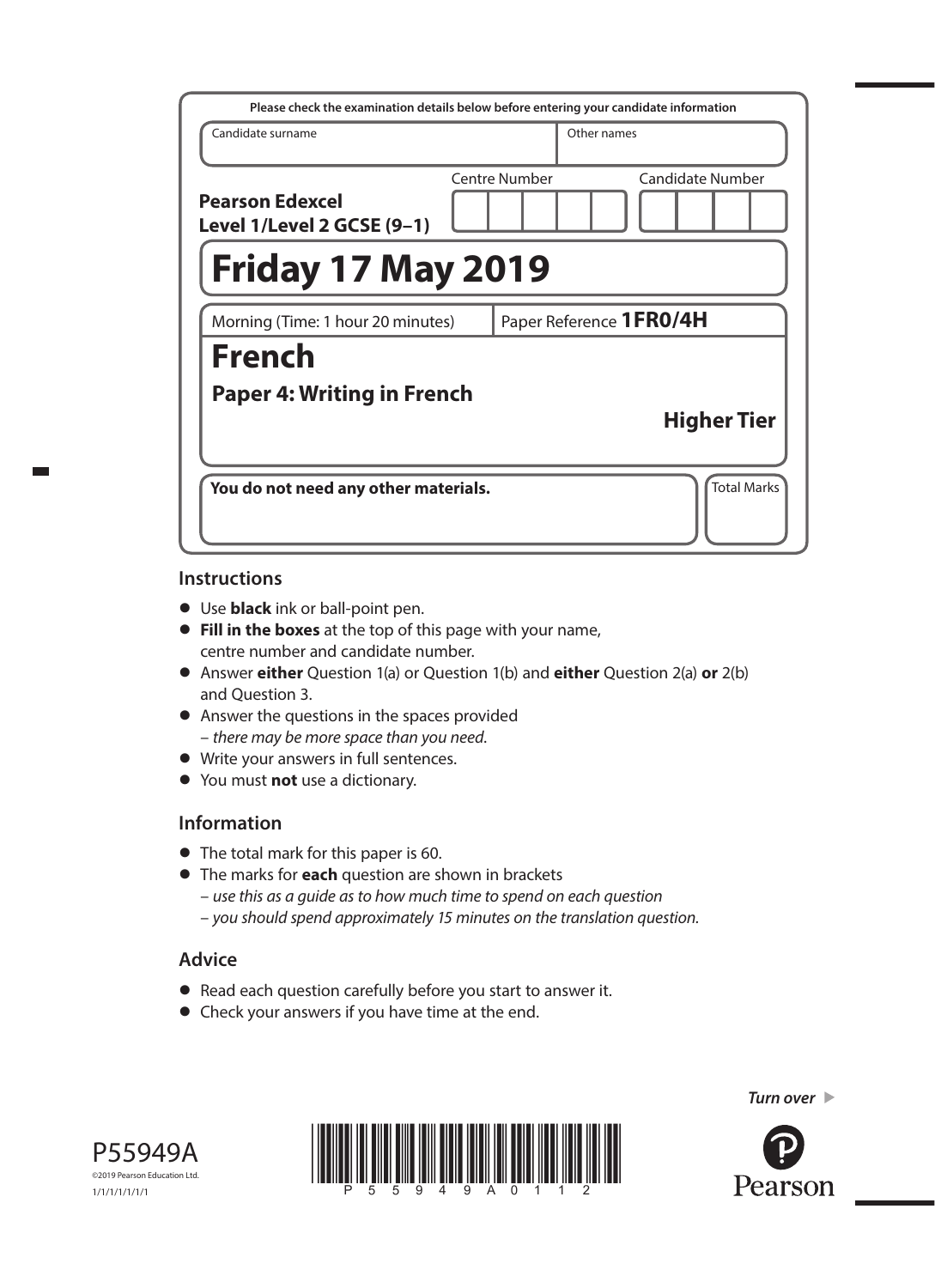| ć      |  |    |  |  |
|--------|--|----|--|--|
|        |  |    |  |  |
|        |  |    |  |  |
|        |  |    |  |  |
|        |  |    |  |  |
|        |  |    |  |  |
|        |  |    |  |  |
|        |  |    |  |  |
|        |  |    |  |  |
|        |  |    |  |  |
|        |  |    |  |  |
|        |  | I  |  |  |
|        |  |    |  |  |
|        |  |    |  |  |
|        |  |    |  |  |
|        |  |    |  |  |
|        |  |    |  |  |
|        |  |    |  |  |
| くうこう   |  |    |  |  |
|        |  |    |  |  |
|        |  |    |  |  |
|        |  |    |  |  |
|        |  |    |  |  |
|        |  | ì  |  |  |
| in and |  |    |  |  |
|        |  |    |  |  |
|        |  |    |  |  |
|        |  |    |  |  |
|        |  |    |  |  |
|        |  |    |  |  |
|        |  |    |  |  |
|        |  |    |  |  |
|        |  |    |  |  |
|        |  |    |  |  |
|        |  |    |  |  |
| i<br>S |  |    |  |  |
|        |  |    |  |  |
|        |  |    |  |  |
|        |  |    |  |  |
|        |  |    |  |  |
|        |  |    |  |  |
|        |  |    |  |  |
|        |  |    |  |  |
|        |  |    |  |  |
| in a   |  |    |  |  |
|        |  |    |  |  |
|        |  |    |  |  |
|        |  |    |  |  |
| is and |  |    |  |  |
|        |  |    |  |  |
|        |  |    |  |  |
|        |  |    |  |  |
|        |  |    |  |  |
|        |  |    |  |  |
|        |  |    |  |  |
|        |  |    |  |  |
|        |  |    |  |  |
|        |  |    |  |  |
|        |  |    |  |  |
|        |  | 'n |  |  |
|        |  |    |  |  |
|        |  |    |  |  |
|        |  |    |  |  |
|        |  |    |  |  |
|        |  |    |  |  |
|        |  |    |  |  |
|        |  |    |  |  |
| ś      |  |    |  |  |

**DOMOTIVES IN THE MARKET SAMPLE** 

**DOMORATION FRIENDS** 

**DO NOT MARKET AND A STATE OF SALE** 

# If you answer Question 1(a) put a cross in the box  $\boxtimes$ . L'amitié

Choose either Question 1(a) or Question 1(b).

1 (a) Gabriel(le), ton ami(e) belge, veut connaître tes opinions sur l'amitié.

Écris un email à Gabriel(le).

Tu dois faire référence aux points suivants :

- une petite description d'un(e) de tes ami(e)s
- quelque chose que tu as fait récemment avec un(e) ami(e)
- l'importance des ami(e)s
- comment garder tes ami(e)s à l'avenir.

Écris 80-90 mots environ en français.

 $(20)$ 

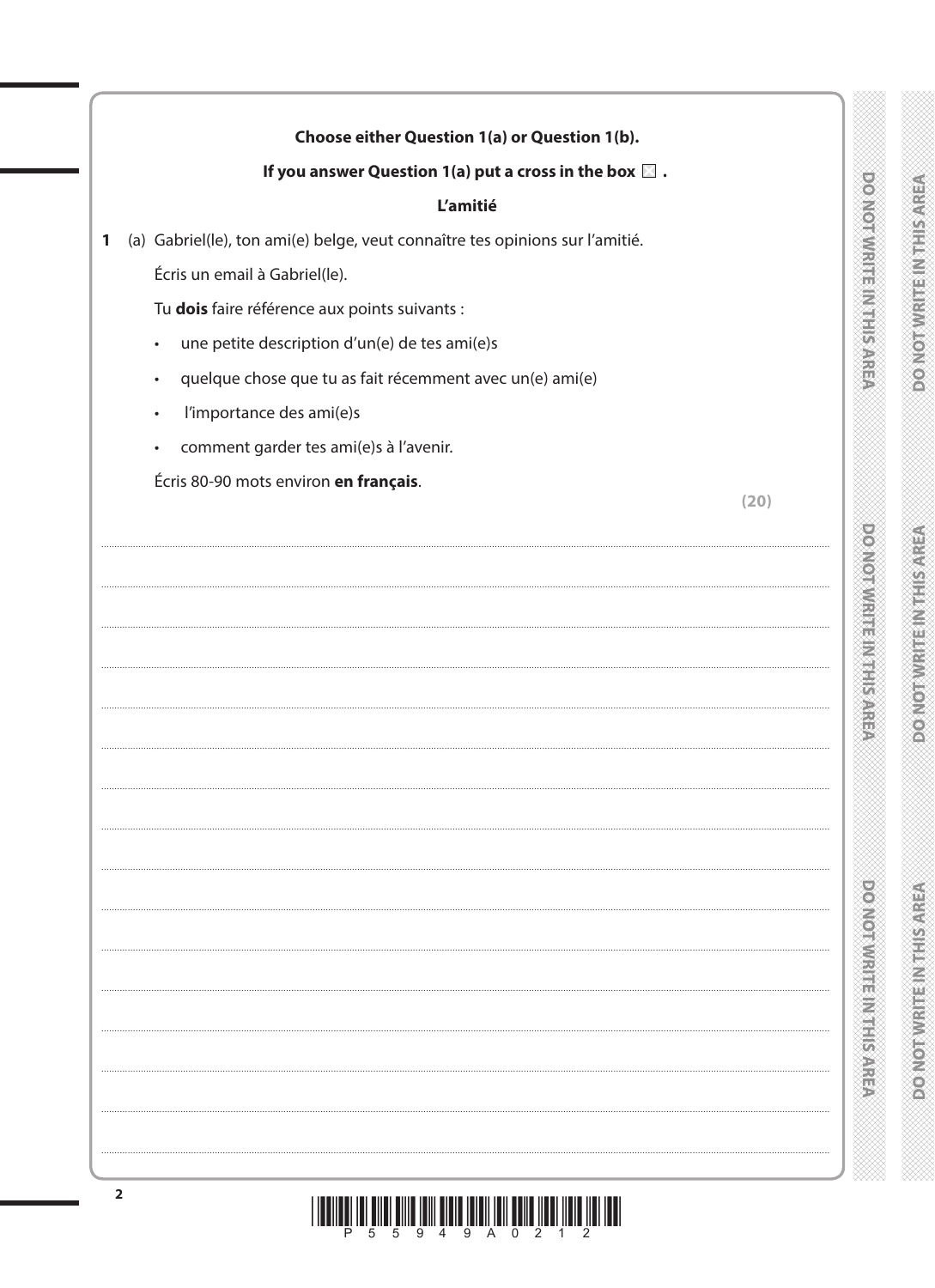| <b>DOMOTWRITEINGHISAREA</b><br> |  |
|---------------------------------|--|
|                                 |  |
|                                 |  |
|                                 |  |
|                                 |  |
|                                 |  |
|                                 |  |
|                                 |  |
|                                 |  |
|                                 |  |

DOMOTWRITE INTHIS AREA

**DO NO MINERAL PRESERVE** 

DO NOT WRITEIN THIS AREA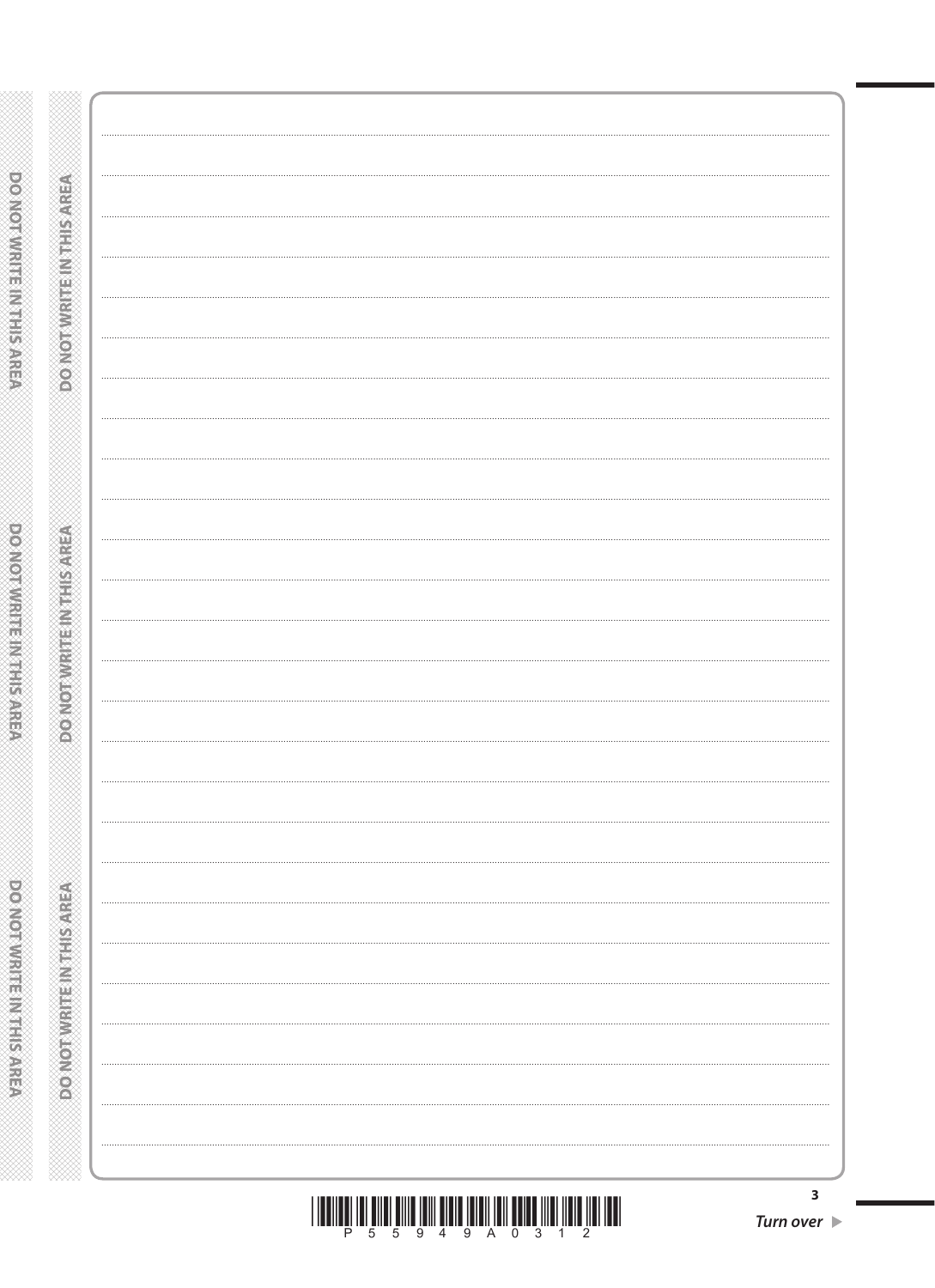| í              |   |   |  |
|----------------|---|---|--|
|                |   |   |  |
|                |   |   |  |
|                |   |   |  |
| l              |   | r |  |
| j              |   |   |  |
|                |   |   |  |
|                | I |   |  |
|                |   |   |  |
|                |   |   |  |
|                |   |   |  |
|                |   |   |  |
|                |   |   |  |
| í              |   |   |  |
|                |   |   |  |
|                |   |   |  |
|                |   |   |  |
|                |   |   |  |
| くくく            |   |   |  |
|                | ĺ |   |  |
|                |   | 1 |  |
|                |   |   |  |
|                | į |   |  |
| l              |   |   |  |
|                | ì |   |  |
| $\overline{a}$ |   |   |  |
| j              |   |   |  |
|                |   |   |  |
|                |   |   |  |
| j              |   |   |  |
|                |   |   |  |
|                |   |   |  |
| i<br>S         |   |   |  |
|                |   |   |  |
|                |   |   |  |
|                |   |   |  |
| ı              |   |   |  |
|                |   |   |  |
|                |   |   |  |
|                |   |   |  |
| i<br>S         |   |   |  |
|                |   |   |  |
|                |   |   |  |
|                |   |   |  |
|                |   |   |  |
| くうこ            |   |   |  |
|                |   |   |  |
|                |   |   |  |
|                |   |   |  |
|                |   |   |  |
|                |   |   |  |
|                |   |   |  |
|                |   |   |  |
|                |   |   |  |
|                |   |   |  |
| į              |   |   |  |
|                |   |   |  |
| ì              |   |   |  |
|                |   |   |  |
|                |   |   |  |
| i<br>S         |   |   |  |
|                |   |   |  |
|                |   |   |  |
|                |   |   |  |
|                |   |   |  |
|                |   |   |  |
|                |   |   |  |
|                |   |   |  |
|                |   |   |  |
|                |   |   |  |
|                |   |   |  |
|                |   |   |  |
|                |   |   |  |
|                | l |   |  |
|                |   |   |  |
|                |   |   |  |
| i<br>S         |   |   |  |
|                |   |   |  |
|                |   |   |  |

**DOMOROM SERVICE STATE** 

**DOMOROWING** 

**DOMOITIVE HE NEEDS ARE** 

| If you answer Question 1(b) put a cross in the box $\mathbb Z$ . |  |
|------------------------------------------------------------------|--|
|------------------------------------------------------------------|--|

## Habiter à l'étranger

(b) Un site Internet français cherche à connaître tes opinions. Que pensent les jeunes de l'idée d'habiter à l'étranger ?

Écris un article pour ce site Internet.

Tu dois faire référence aux points suivants :

- la région où tu habites  $\ddot{\phantom{0}}$
- une visite que tu as faite dans un pays différent
- habiter à l'étranger ou non
- où tu vas habiter à l'avenir.

Écris 80-90 mots environ en français.

 $(20)$ 

5 5 9 4 9 A 0 4 1 2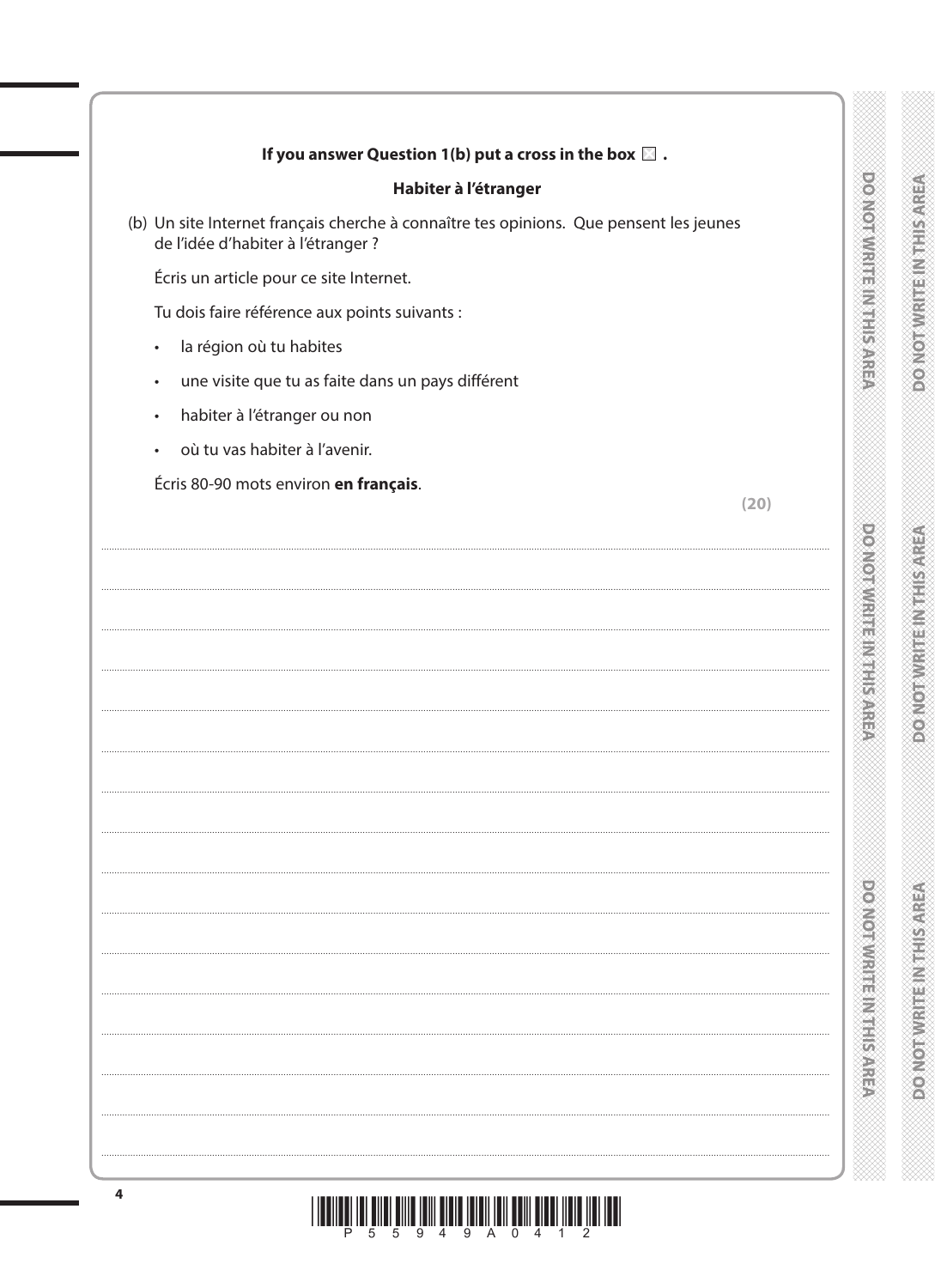| <b>DOMORAMNEEM HIS SARE</b>       | AR EA<br><b>PONOTAL REPORTS</b>                                         |                                           |
|-----------------------------------|-------------------------------------------------------------------------|-------------------------------------------|
|                                   |                                                                         |                                           |
| <b>DOMORATION IS NOT THE SAME</b> | <b>THIS AREA</b><br><b>MOTOR COMPANY</b><br>Ö                           |                                           |
| <b>DOMOTIVIRIE MARKERS</b>        | r)<br>T<br>n<br>Cal<br>$\begin{bmatrix} 0 \\ 0 \\ 0 \\ 0 \end{bmatrix}$ | <br><br>(Total for Question 1 = 20 marks) |
|                                   |                                                                         |                                           |

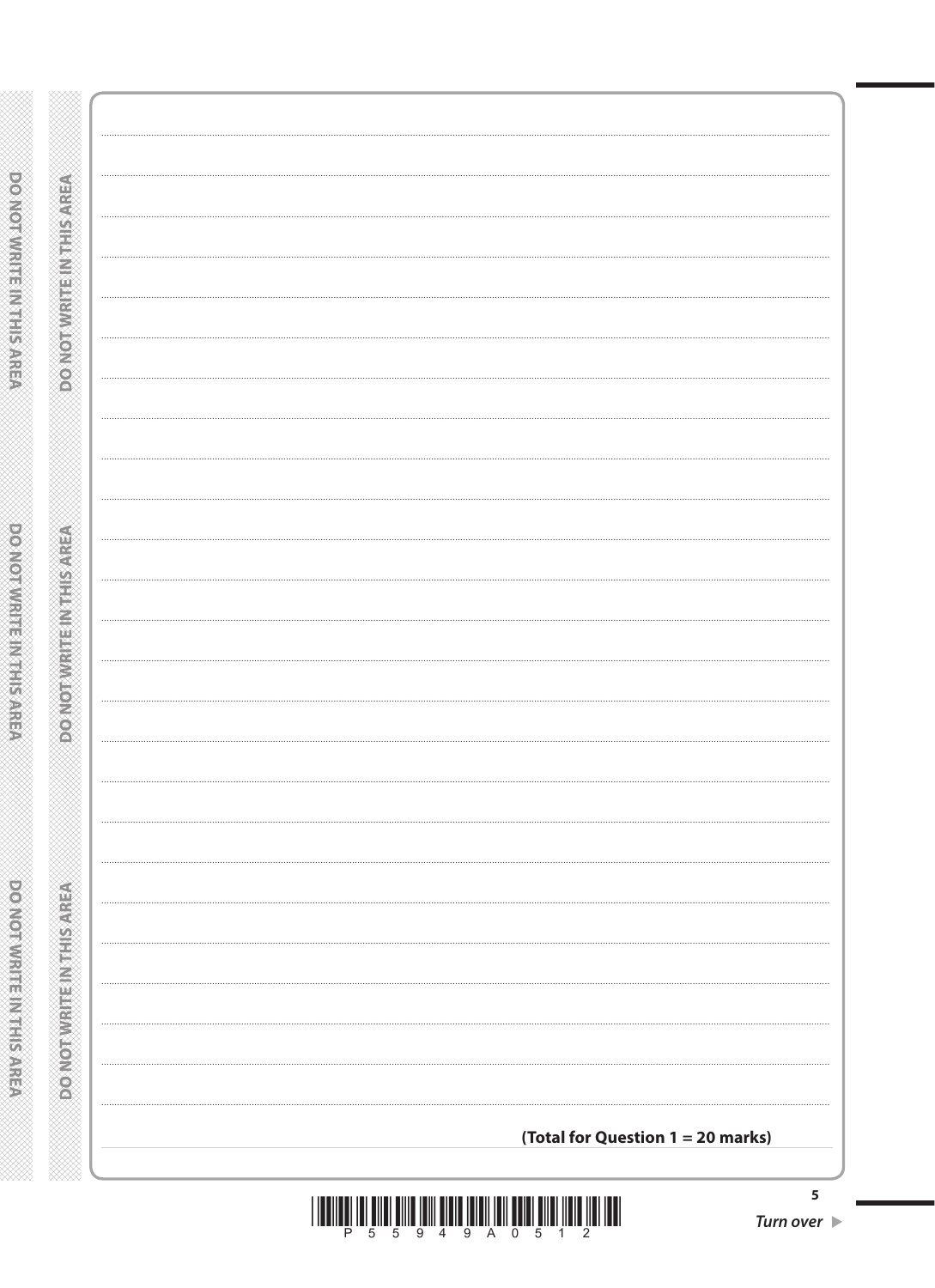| 1 |
|---|
|   |
|   |
|   |
| I |
|   |
|   |
|   |
|   |
|   |
|   |
|   |
|   |
|   |
|   |
|   |
|   |
|   |
|   |
|   |
| Ī |
|   |
|   |
|   |
|   |
|   |
|   |
|   |
|   |
|   |
|   |
|   |
|   |
|   |
|   |
|   |
|   |
|   |
|   |
|   |
|   |
|   |
|   |
|   |
|   |
|   |
|   |
|   |
|   |
|   |
|   |
|   |
|   |
|   |
|   |
|   |
|   |
|   |
|   |
|   |
|   |
|   |
|   |
|   |
|   |
|   |
|   |
|   |
|   |
|   |
| l |

**POWORMAN ENGINEERING** 

**POSTORIAL PROPERTY AND INTERNATIONAL** 

**DOCKLOSK WRITING HIS AREA** 

# Choose either Question 2(a) or Question 2(b).

#### If you answer Question 2(a) put a cross in the box  $\mathbb Z$ .

#### Un festival culturel d'art et de musique

2 (a) Vous désirez participer à un festival culturel d'art et de musique. Vous écrivez aux organisateurs pour demander une place.

Écrivez un article pour convaincre l'organisation que vous méritez une place.

Vous devez faire référence aux points suivants :

- pourquoi participer à ce festival culturel
- votre expérience passée d'un événement culturel auquel vous avez participé
- comment participer à ce festival va changer votre vie
- les festivals dans votre pays et leurs avantages.

Justifiez vos idées et vos opinions.

Écrivez 130-150 mots environ en français.

 $(28)$ 

5 5 9 4 9 A 0 6 1 2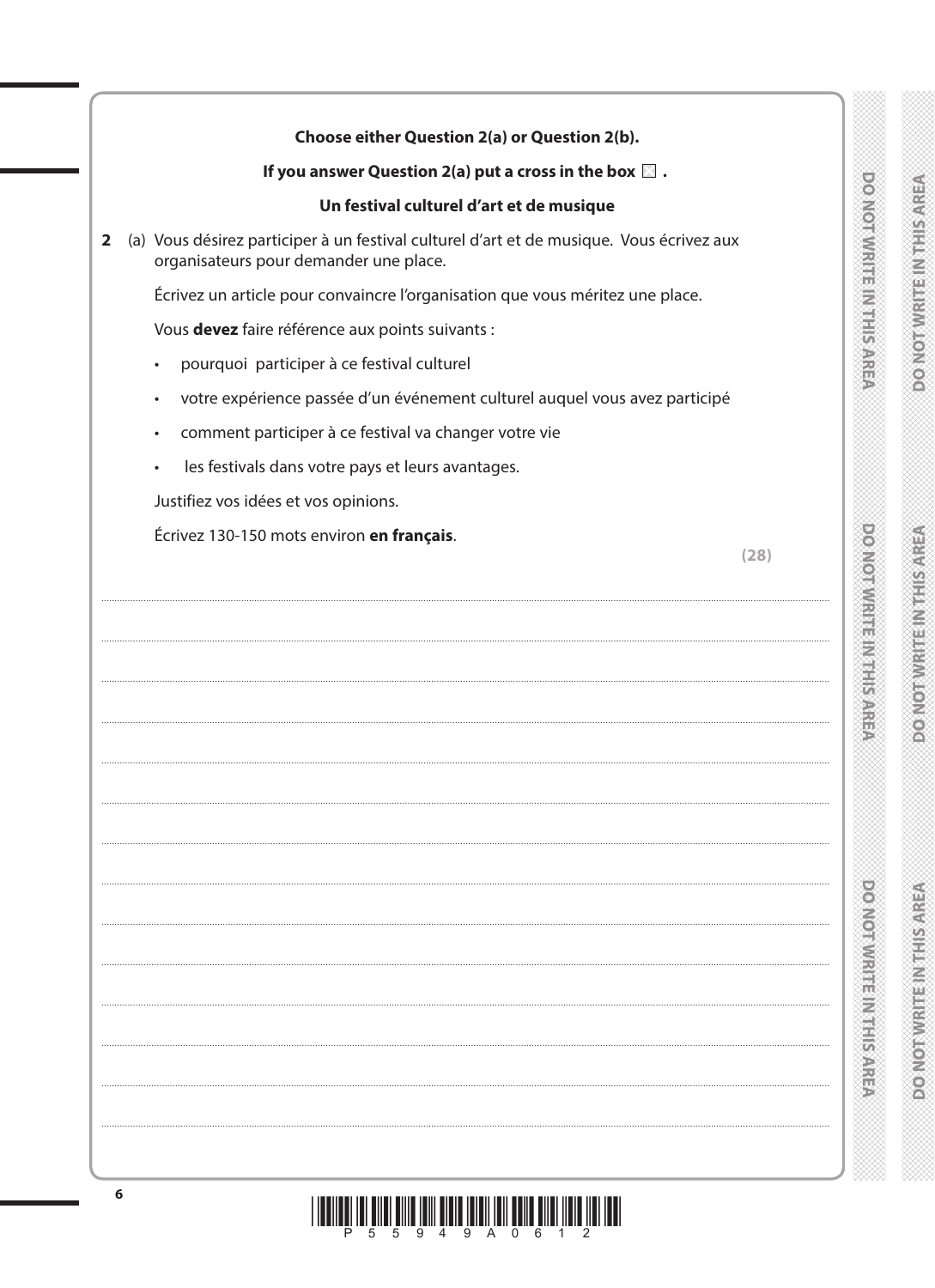| <b>DOMOTAWRITH NITHSARE</b><br><b>NOTAVERS TRANSPORT</b><br> |  |  |
|--------------------------------------------------------------|--|--|
|                                                              |  |  |
|                                                              |  |  |
|                                                              |  |  |
|                                                              |  |  |

DOMOTWRITE INTHIS AREA

**DO NO MINERAL PRESERVE** 

DO NOT WRITEIN THIS AREA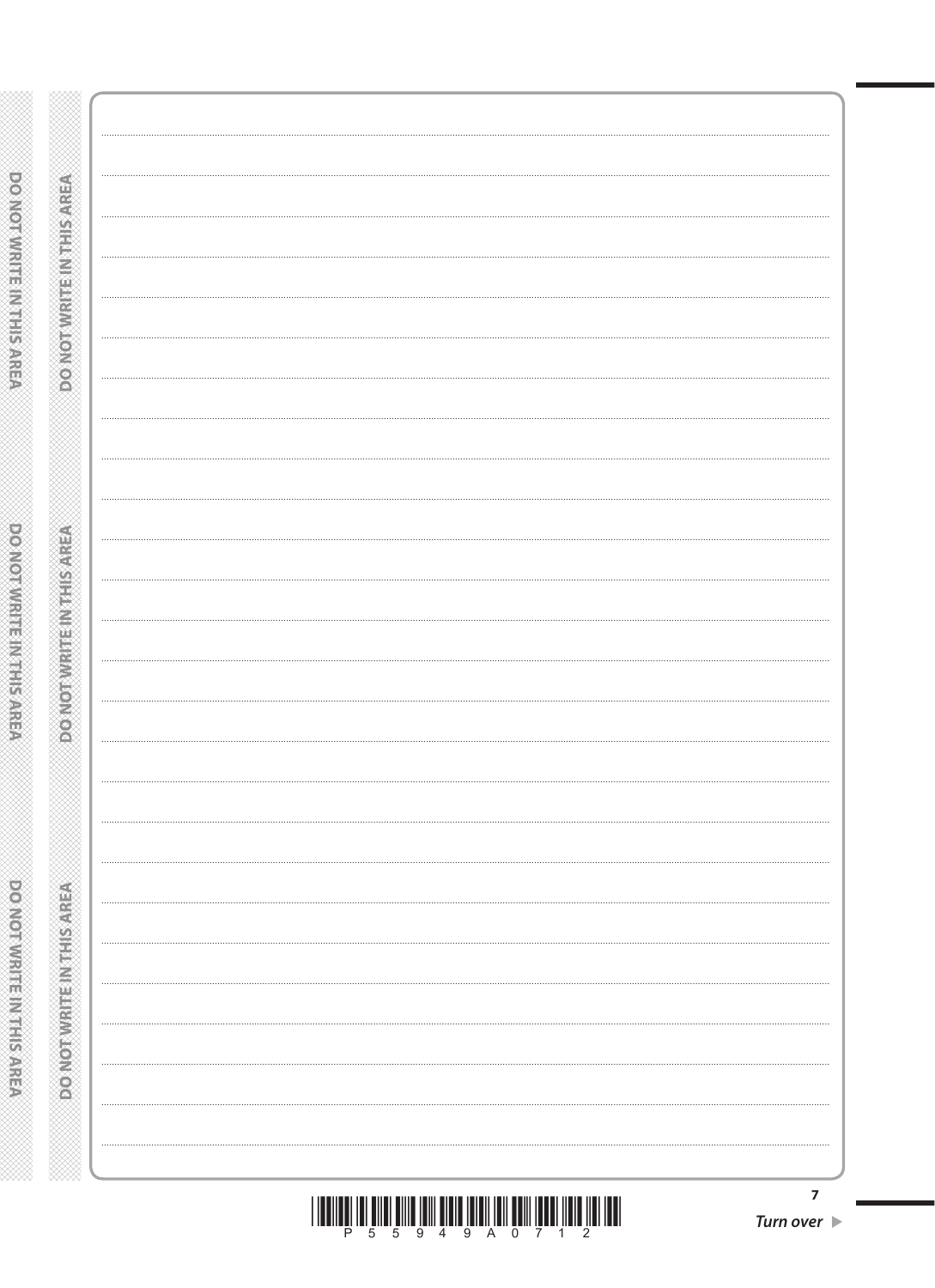|  |  |  | <u> III Alian III Alian Alian III Andal III Andal III Andal III Andal III Andal III An</u><br>P 5 5 9 4 9 A 0 8 1 2 |  |  |  |
|--|--|--|---------------------------------------------------------------------------------------------------------------------|--|--|--|
|  |  |  |                                                                                                                     |  |  |  |

e<br>No

**DONOT WRITEINTHIS AREA** 

**AFRICA HELMITED AND CONCORD** 

**DO NOT WRITEIN THIS AREA**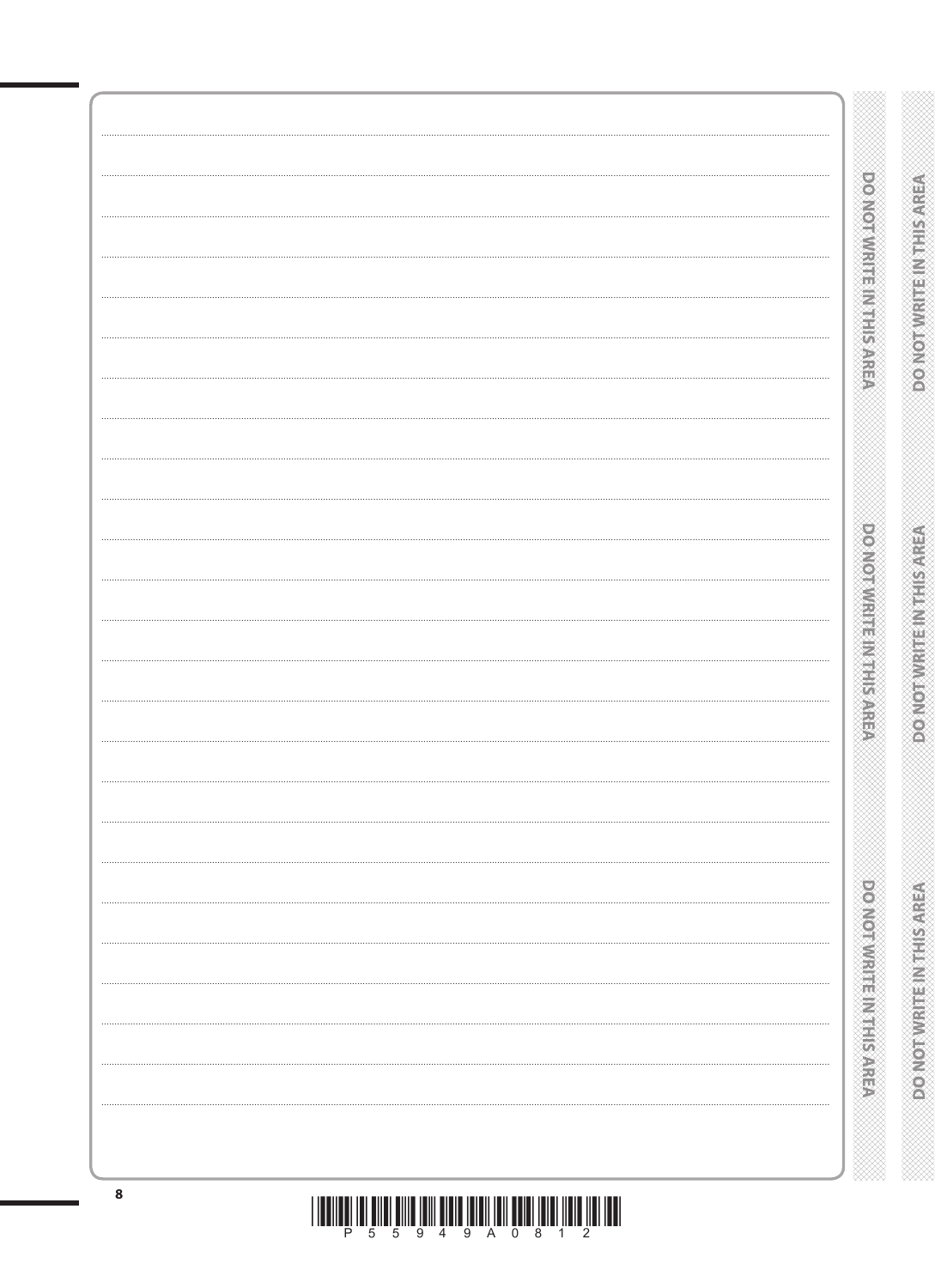### If you answer Question 2(b) put a cross in the box  $\Box$ .

#### L'éducation du futur

(b) Un site Internet francophone cherche des opinions sur l'éducation du futur.

Écrivez un article pour intéresser les lecteurs.

Vous devez faire référence aux points suivants :

- l'importance de l'éducation pour les jeunes
- pourquoi aller au collège
- votre expérience de l'école primaire
- comment l'éducation va changer à l'avenir.

Justifiez vos idées et vos opinions.

Écrivez 130-150 mots environ en français.

 $(28)$ 

**DONOINHEENEERS** 

**DOMORATEMATISTAREA** 

**DOMOTAMRETH WILSONED** 

**DONOTWRITEINTH SAREA** 

| <u>i ina ilay kaominina mpikambana amin'ny fivondronan-kaominin'i Pro</u> |  |  |        |  |  |  |
|---------------------------------------------------------------------------|--|--|--------|--|--|--|
|                                                                           |  |  | 49 A O |  |  |  |

 $\overline{9}$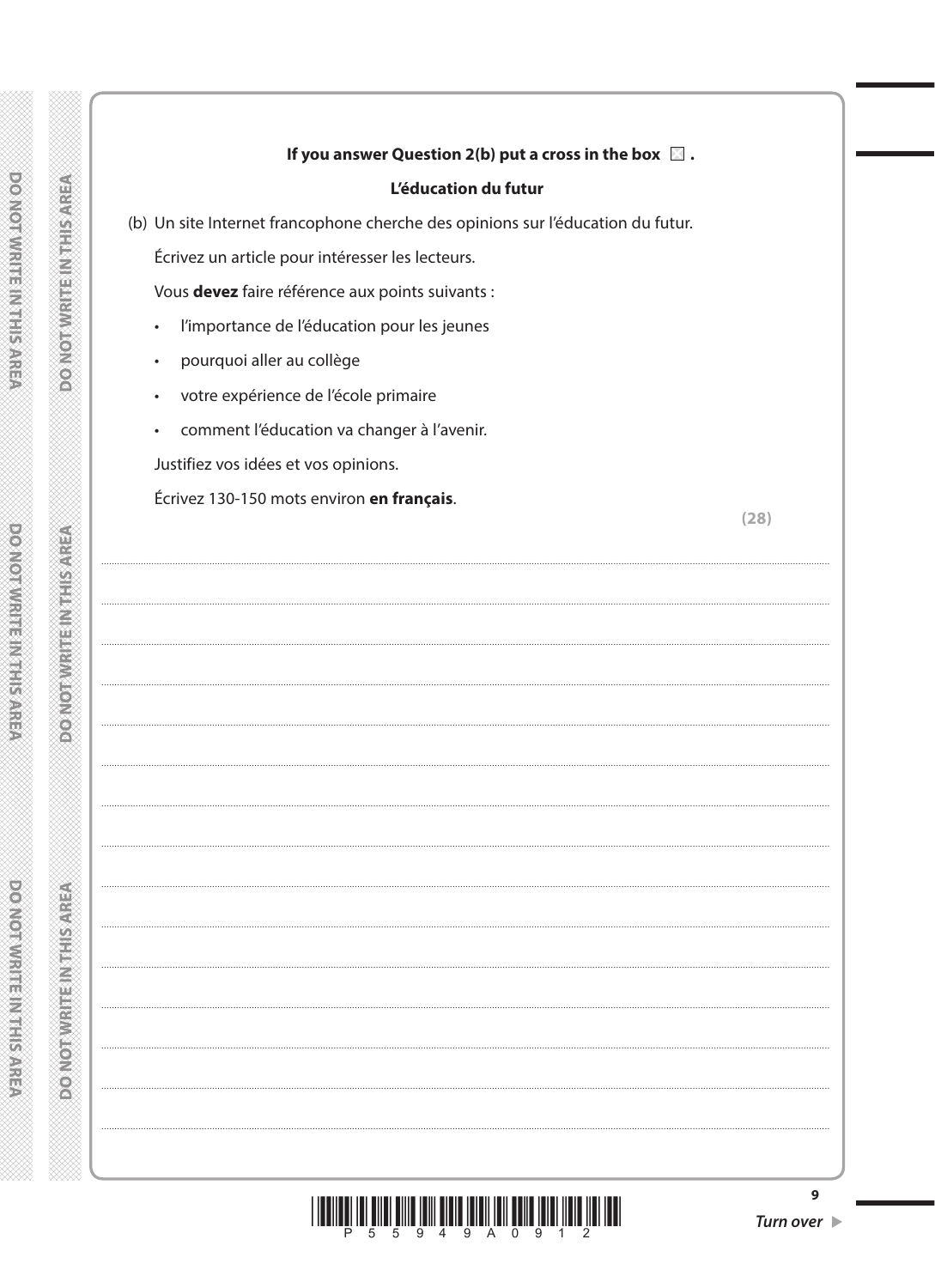| €           |
|-------------|
|             |
| Ì           |
|             |
| È<br>Ĉ      |
|             |
|             |
|             |
|             |
| Ù.          |
|             |
| Ĕ           |
|             |
|             |
|             |
|             |
| è           |
|             |
| Í           |
|             |
|             |
| Ľ           |
|             |
| ŀ           |
|             |
|             |
|             |
|             |
| 2           |
|             |
|             |
|             |
|             |
| ¢           |
|             |
|             |
|             |
|             |
|             |
| ď<br>ţ      |
|             |
| Ì           |
| Ì<br>Ì<br>ĺ |
|             |
|             |
|             |
|             |
|             |
|             |
|             |
|             |
|             |
|             |
|             |
|             |
|             |
|             |
|             |
|             |
|             |
|             |
|             |
|             |
|             |
|             |
|             |
|             |
|             |
|             |
|             |
|             |
|             |
| į           |
|             |
| 活通<br>ć     |
|             |
| Œ           |
|             |
| í<br>ć      |
|             |
|             |
|             |
|             |
| ζ           |
|             |
|             |
|             |
|             |
| Š<br>i      |
| ¥           |
| š           |
|             |
|             |
| Ì,          |
| Į           |
|             |
|             |
| Í           |
|             |
| Ě           |
|             |
| į           |
|             |
| į<br>í      |
|             |
| ¢           |
|             |
|             |
|             |
|             |
| Ï           |
|             |
|             |
|             |
|             |
|             |
|             |
|             |
|             |
|             |
|             |
|             |
|             |
|             |
|             |
|             |
|             |

|    |  |  |  | <b>DESCRIPTION OF STRAIGHT AND ASSESS</b> |
|----|--|--|--|-------------------------------------------|
|    |  |  |  |                                           |
|    |  |  |  | <b>PERMIT AND INTERNATIONAL PROPERTY</b>  |
|    |  |  |  |                                           |
| 10 |  |  |  |                                           |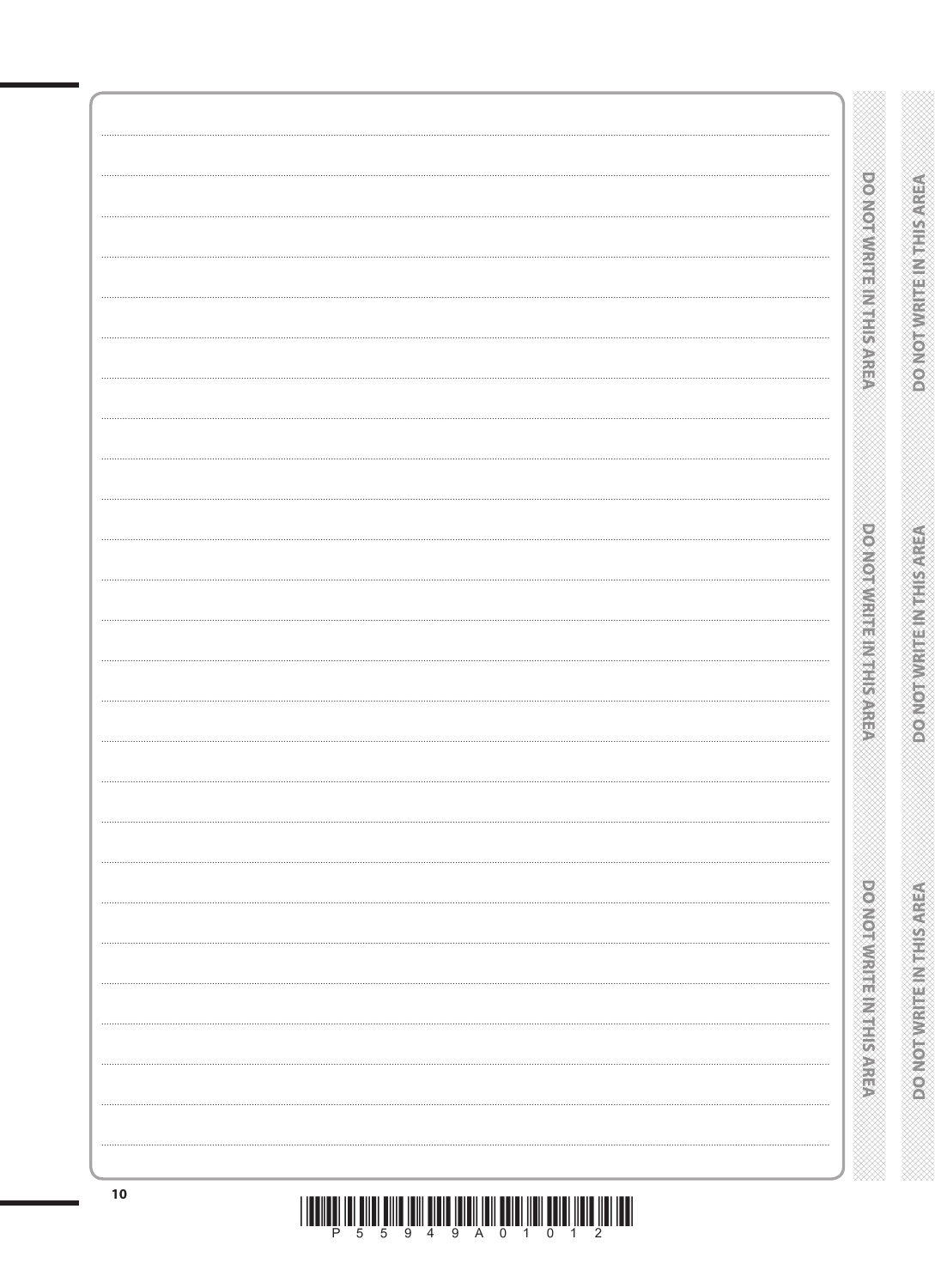| <b>DOMORATION REPORTS</b>              | <b>THE SAME OF</b>                         |                                               |
|----------------------------------------|--------------------------------------------|-----------------------------------------------|
| <b>TOWNSHIP AND THE STATE OF STATE</b> | <b>EXPERIENCE</b><br><b>CANCER HEATHER</b> |                                               |
| <b>DOMOGRAPH REGISTER</b>              | C)<br>Le<br><b>MARIAN CONCORDER</b>        | <br><br><br>(Total for Question 2 = 28 marks) |
|                                        |                                            |                                               |